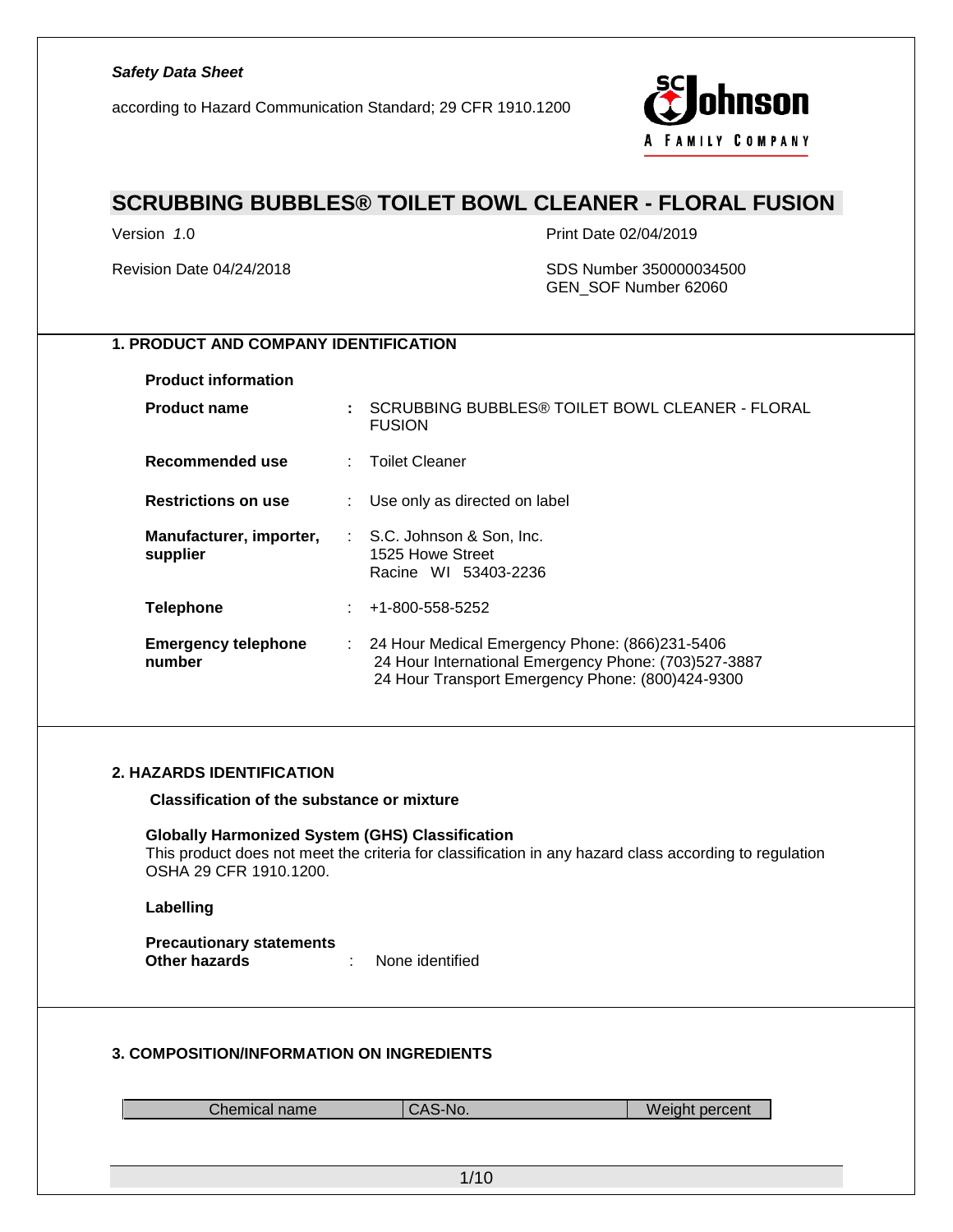|                                                | hnson<br>according to Hazard Communication Standard; 29 CFR 1910.1200<br><b>FAMILY COMPANY</b>      |
|------------------------------------------------|-----------------------------------------------------------------------------------------------------|
|                                                | <b>SCRUBBING BUBBLES® TOILET BOWL CLEANER - FLORAL FUSION</b>                                       |
| Version 1.0                                    | Print Date 02/04/2019                                                                               |
| Revision Date 04/24/2018                       | SDS Number 350000034500<br>GEN_SOF Number 62060                                                     |
| Lactic Acid                                    | 79-33-4<br>$1.00 - 5.00$                                                                            |
| withheld as a trade secret.                    | The specific chemical identity and/or exact percentage (concentration) of this composition has been |
|                                                | For additional information on product ingredients, see www.whatsinsidescjohnson.com.                |
| <b>4. FIRST AID MEASURES</b>                   |                                                                                                     |
| <b>Description of first aid measures</b>       |                                                                                                     |
| Eye contact                                    | No special requirements                                                                             |
| <b>Skin contact</b>                            | No special requirements                                                                             |
| <b>Inhalation</b>                              | No special requirements.                                                                            |
| Ingestion                                      | No special requirements                                                                             |
|                                                | Most important symptoms and effects, both acute and delayed                                         |
| Eyes                                           | No adverse effects expected when used as directed.                                                  |
| Skin effect                                    | No adverse effects expected when used as directed.                                                  |
| Inhalation                                     | May cause respiratory tract irritation.                                                             |
| Ingestion                                      | No adverse effects expected when used as directed.                                                  |
|                                                | Indication of any immediate medical attention and special treatment needed                          |
|                                                | See Description of first aid measures unless otherwise stated.                                      |
| <b>5. FIREFIGHTING MEASURES</b>                |                                                                                                     |
| <b>Suitable extinguishing</b><br>media         | : Use water spray, alcohol-resistant foam, dry chemical or<br>carbon dioxide.                       |
| <b>Specific hazards during</b><br>firefighting | Container may melt and leak in heat of fire.<br>$\mathcal{L}$                                       |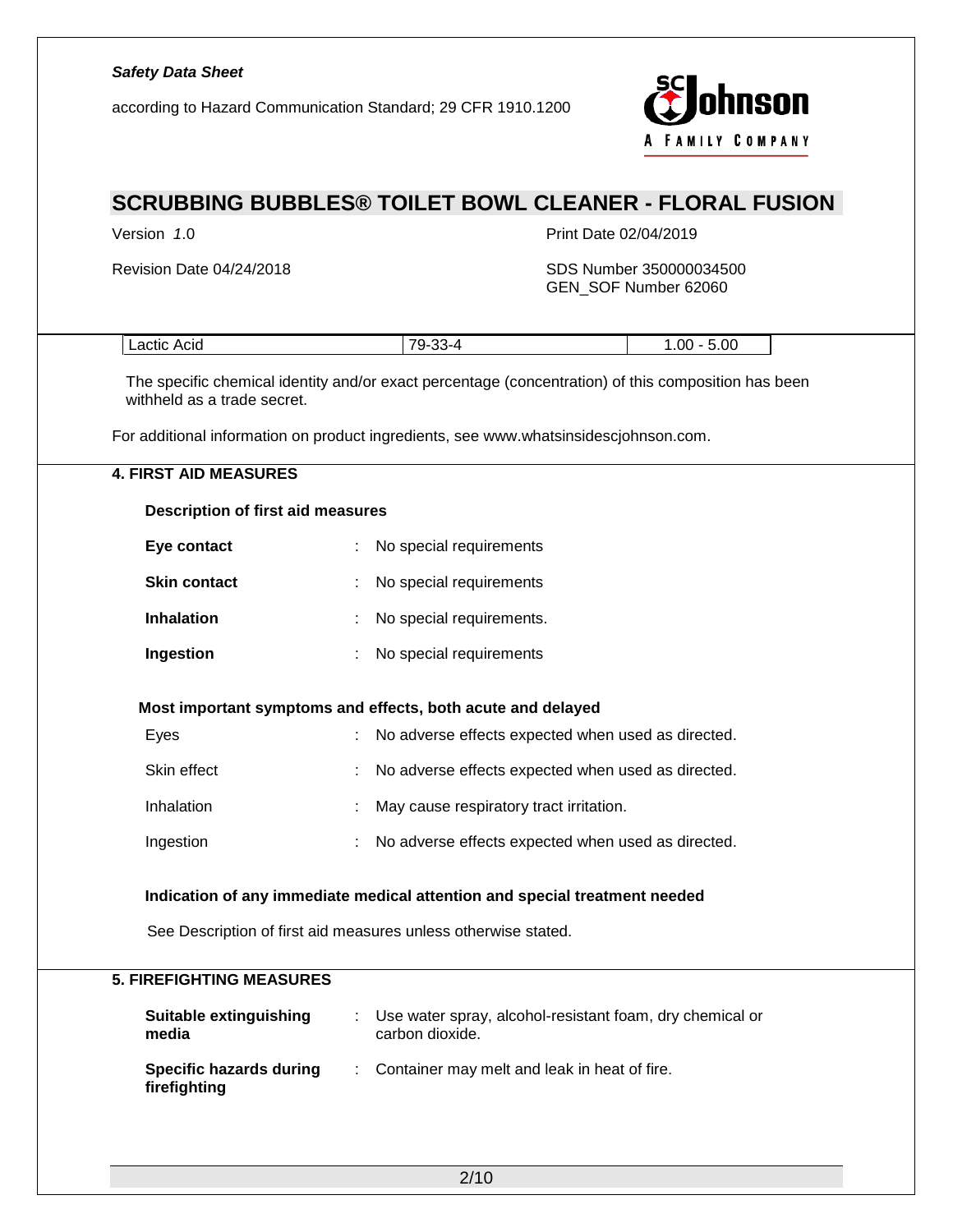# *Safety Data Sheet* **hnson** according to Hazard Communication Standard; 29 CFR 1910.1200 A FAMILY COMPANY **SCRUBBING BUBBLES® TOILET BOWL CLEANER - FLORAL FUSION** Version *1*.0 Print Date 02/04/2019 Revision Date 04/24/2018 SDS Number 350000034500 GEN\_SOF Number 62060 **Further information** : Fight fire with normal precautions from a reasonable distance. Standard procedure for chemical fires. Wear full protective clothing and positive pressure self-contained breathing apparatus. **6. ACCIDENTAL RELEASE MEASURES Personal precautions** : Wash thoroughly after handling. **Environmental**  : Outside of normal use, avoid release to the environment. **precautions Methods and materials**  Dike large spills. **for containment and**  Clean residue from spill site. **cleaning up 7. HANDLING AND STORAGE Handling Precautions for safe**  : Avoid contact with skin, eyes and clothing. **handling** For personal protection see section 8. KEEP OUT OF REACH OF CHILDREN AND PETS. **Advice on protection**  : Normal measures for preventive fire protection. **against fire and explosion Storage Requirements for storage**  : Keep container closed when not in use. **areas and containers 8. EXPOSURE CONTROLS/PERSONAL PROTECTION Occupational Exposure Limits** ACGIH or OSHA exposure limits have not been established for this product or reportable ingredients unless noted in the table above. **Personal protective equipment Respiratory protection** : No special requirements.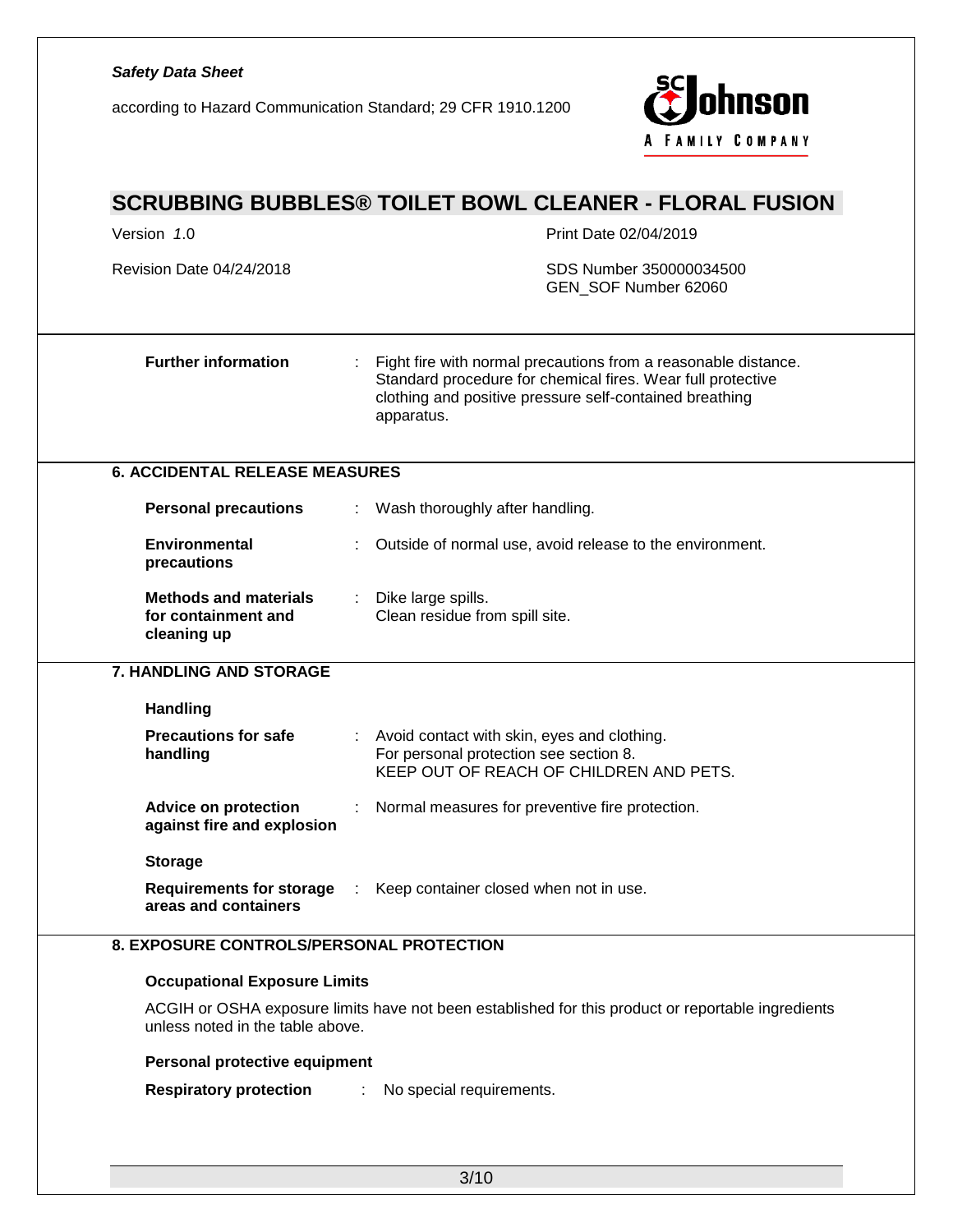according to Hazard Communication Standard; 29 CFR 1910.1200



# **SCRUBBING BUBBLES® TOILET BOWL CLEANER - FLORAL FUSION**

Version *1*.0 Print Date 02/04/2019

Revision Date 04/24/2018 SDS Number 350000034500 GEN\_SOF Number 62060

| <b>Hand protection</b>                                 | ÷ | No special requirements.                                                                                  |
|--------------------------------------------------------|---|-----------------------------------------------------------------------------------------------------------|
| Eye protection                                         | ÷ | No special requirements.                                                                                  |
| Skin and body protection                               | ÷ | No special requirements.                                                                                  |
| <b>Hygiene measures</b>                                | ÷ | Handle in accordance with good industrial hygiene and safety<br>practice. Wash thoroughly after handling. |
| 9. PHYSICAL AND CHEMICAL PROPERTIES                    |   |                                                                                                           |
| Form                                                   |   | liquid                                                                                                    |
| Color                                                  |   | purple                                                                                                    |
| Odour                                                  |   | Fruity                                                                                                    |
| <b>Odour Threshold</b>                                 |   | : Test not applicable for this product type                                                               |
| pH                                                     |   | $: 2.2 - 2.6$<br>at (20 C)                                                                                |
| <b>Melting point/freezing point</b>                    |   | : 0C                                                                                                      |
| Initial boiling point and<br>boiling range             |   | : Test not applicable for this product type                                                               |
| <b>Flash point</b>                                     |   | : does not flash                                                                                          |
| <b>Evaporation rate</b>                                |   | : Test not applicable for this product type                                                               |
| Flammability (solid, gas)                              |   | : The product is not flammable.                                                                           |
| <b>Upper/lower flammability or</b><br>explosive limits |   | : Test not applicable for this product type                                                               |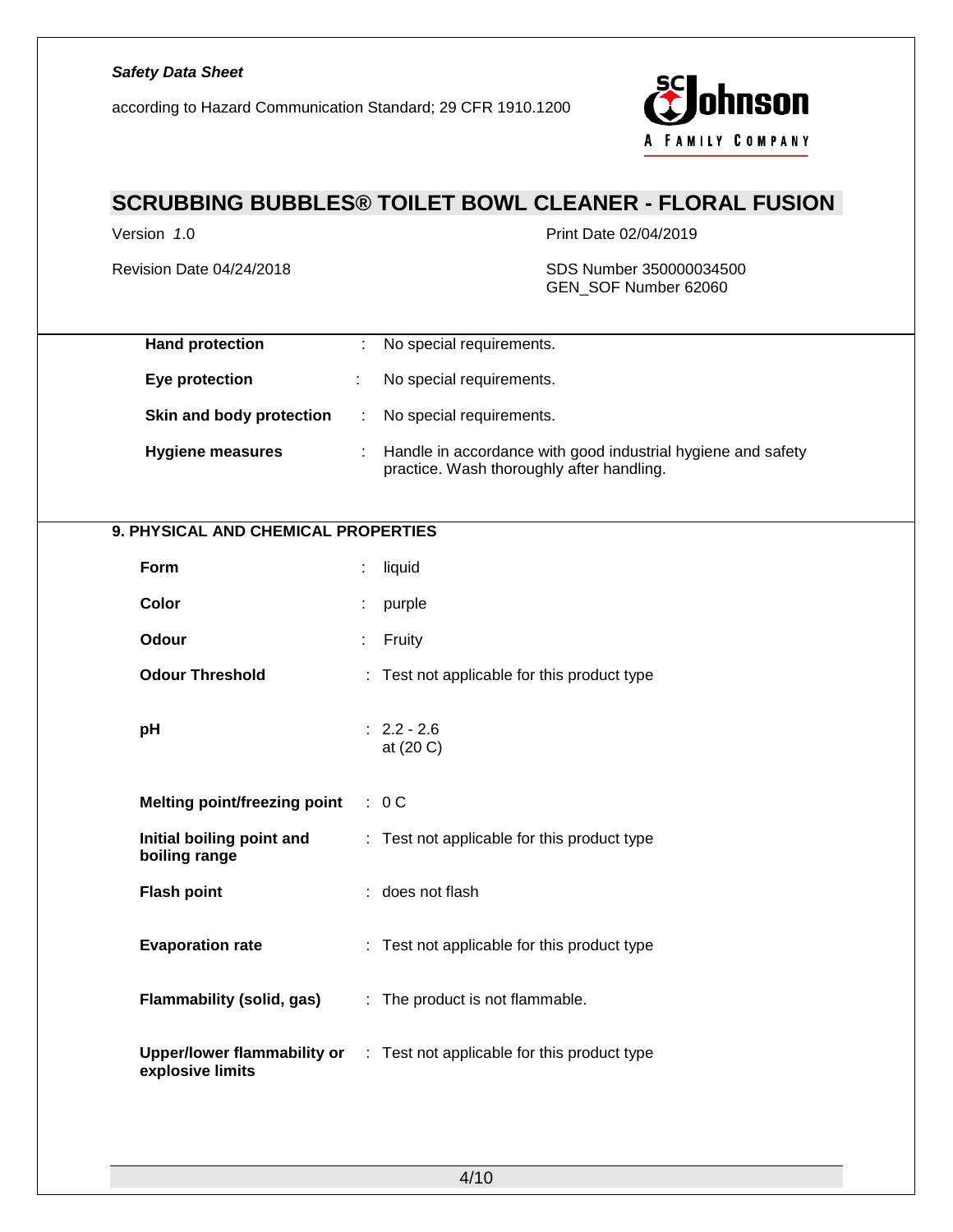according to Hazard Communication Standard; 29 CFR 1910.1200



# **SCRUBBING BUBBLES® TOILET BOWL CLEANER - FLORAL FUSION**

Version *1*.0 Print Date 02/04/2019

Revision Date 04/24/2018 SDS Number 350000034500 GEN\_SOF Number 62060

| Vapour pressure                                                   | : Test not applicable for this product type                                                                    |
|-------------------------------------------------------------------|----------------------------------------------------------------------------------------------------------------|
| Vapour density                                                    | : Test not applicable for this product type                                                                    |
| <b>Relative density</b>                                           | : $1.003 - 1.007$ g/cm3 at 20 °C                                                                               |
| Solubility(ies)                                                   | : completely soluble                                                                                           |
| Partition coefficient: n-<br>octanol/water                        | : Test not applicable for this product type                                                                    |
| <b>Auto-ignition temperature</b>                                  | : Test not applicable for this product type                                                                    |
|                                                                   | <b>Decomposition temperature</b> : Test not applicable for this product type                                   |
| Viscosity, dynamic                                                | $: 1,100 - 1,900$ mPa.s<br>at 20 C                                                                             |
| <b>Viscosity, kinematic</b>                                       | : Test not applicable for this product type                                                                    |
| <b>Oxidizing properties</b>                                       | : Test not applicable for this product type                                                                    |
| <b>Volatile Organic</b><br><b>Compounds</b><br>Total VOC (wt. %)* | 0.1 % - additional exemptions may apply<br>*as defined by US Federal and State Consumer Product<br>Regulations |
| <b>Other information</b>                                          | : None identified                                                                                              |
| <b>10. STABILITY AND REACTIVITY</b>                               |                                                                                                                |
| <b>Reactivity</b>                                                 | : Do not mix with bleach or any other household cleaners.                                                      |
|                                                                   |                                                                                                                |
|                                                                   | 5/10                                                                                                           |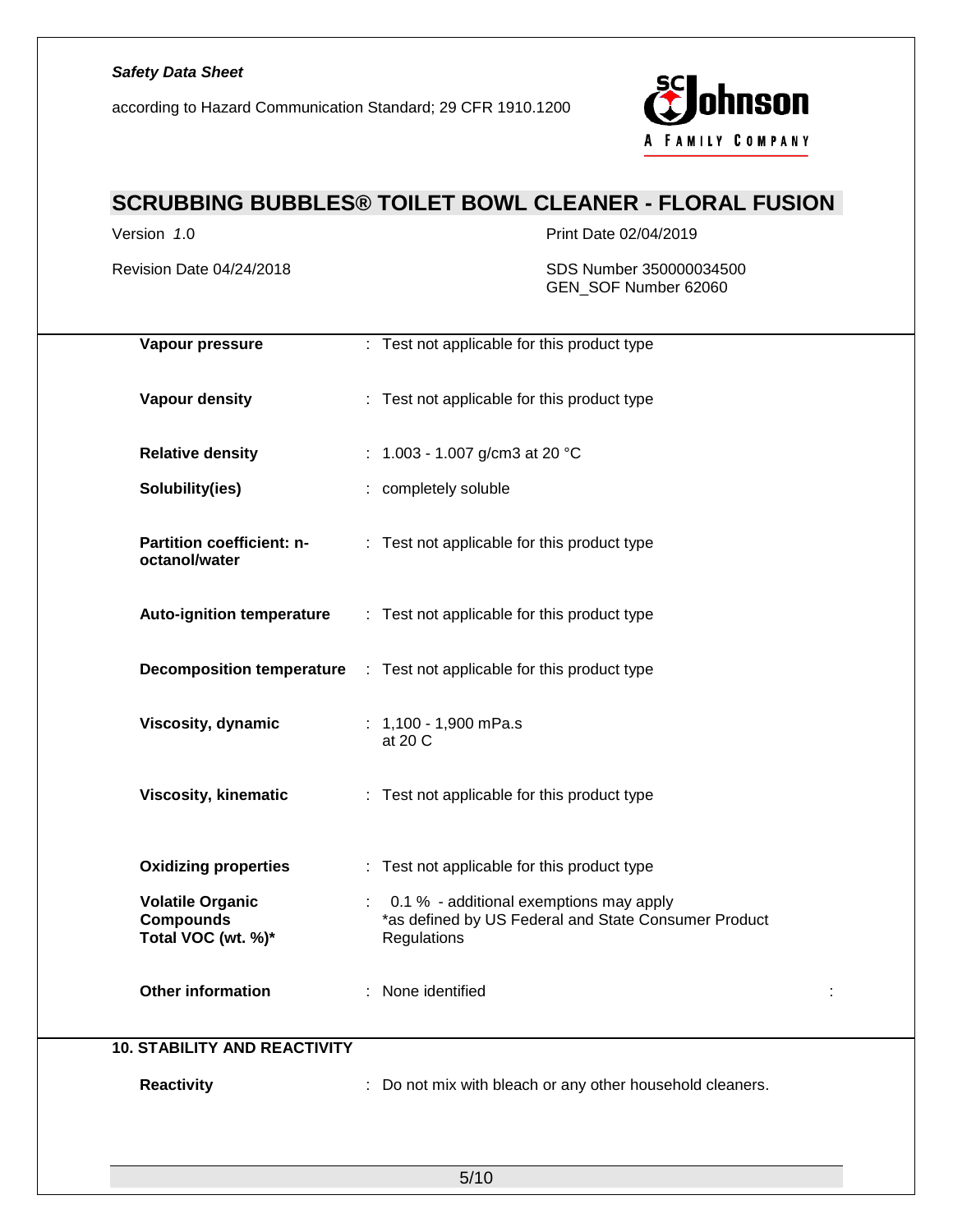according to Hazard Communication Standard; 29 CFR 1910.1200



# **SCRUBBING BUBBLES® TOILET BOWL CLEANER - FLORAL FUSION**

Version *1*.0 Print Date 02/04/2019

#### Revision Date 04/24/2018 SDS Number 350000034500 GEN\_SOF Number 62060

| <b>Chemical stability</b>                    | : Stable under recommended storage conditions.                                  |
|----------------------------------------------|---------------------------------------------------------------------------------|
| <b>Possibility of hazardous</b><br>reactions | : Stable under recommended storage conditions.                                  |
| <b>Conditions to avoid</b>                   | $\therefore$ Direct sources of heat.                                            |
| Incompatible materials                       | : None known.                                                                   |
| <b>Hazardous decomposition</b><br>products   | : Thermal decomposition can lead to release of irritating gases<br>and vapours. |

### **11. TOXICOLOGICAL INFORMATION**

| <b>Acute oral toxicity</b><br><b>Acute inhalation toxicity</b> |  | : LD50 $>$ 5000 mg/kg<br>: $LC50 > 10$ mg/L |
|----------------------------------------------------------------|--|---------------------------------------------|
| <b>Acute dermal toxicity</b>                                   |  | : LD50 $>$ 5000 mg/kg                       |

| <b>GHS Properties</b>     | <b>Classification</b>      | <b>Routes of entry</b>     |
|---------------------------|----------------------------|----------------------------|
| Acute toxicity            | No classification proposed | Oral                       |
| Acute toxicity            | No classification proposed | Dermal                     |
| Acute toxicity            | No classification proposed | Inhalation - Dust and Mist |
| Acute toxicity            | No classification proposed | Inhalation - Vapour        |
| Acute toxicity            | No classification proposed | Inhalation - Gas           |
| Skin corrosion/irritation | No classification proposed |                            |
| Eye irritation            | No classification proposed |                            |
| Skin sensitisation        | No classification proposed |                            |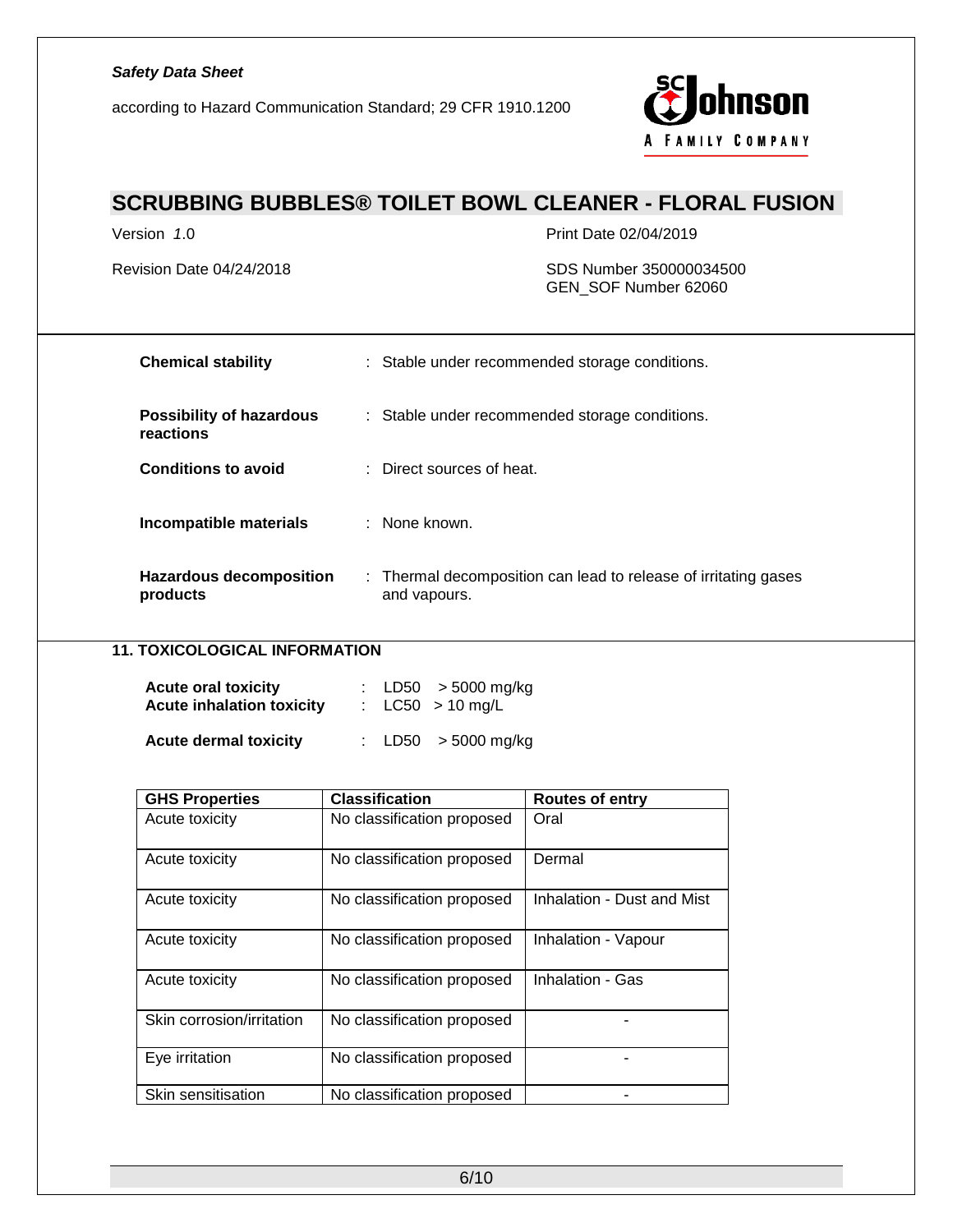according to Hazard Communication Standard; 29 CFR 1910.1200



## **SCRUBBING BUBBLES® TOILET BOWL CLEANER - FLORAL FUSION**

Version *1*.0 Print Date 02/04/2019

Revision Date 04/24/2018 SDS Number 350000034500 GEN\_SOF Number 62060

| Respiratory<br>sensitisation                             | No classification proposed |  |
|----------------------------------------------------------|----------------------------|--|
| Germ cell mutagenicity                                   | No classification proposed |  |
| Carcinogenicity                                          | No classification proposed |  |
| Reproductive toxicity                                    | No classification proposed |  |
| Specific target organ<br>toxicity - single<br>exposure   | No classification proposed |  |
| Specific target organ<br>toxicity - repeated<br>exposure | No classification proposed |  |
| Aspiration hazard                                        | No classification proposed |  |

#### **Aggravated Medical Condition**

: None known.

### **12. ECOLOGICAL INFORMATION**

**Product :** The product itself has not been tested.

#### **Toxicity**

The ingredients in this formula have been reviewed and no adverse impact to the environment is expected when used according to label directions.

#### **Toxicity to fish**

| <b>Components</b> | <b>End point</b>    | <b>Species</b>                         | Value               | <b>Exposure</b><br>time |
|-------------------|---------------------|----------------------------------------|---------------------|-------------------------|
| Lactic Acid       | static test<br>LC50 | Oncorhynchus mykiss<br>(rainbow trout) | $100 - 180$<br>mg/l | 96 h                    |

#### **Toxicity to aquatic invertebrates**

|  | <b>Exposure</b><br>time |
|--|-------------------------|
|--|-------------------------|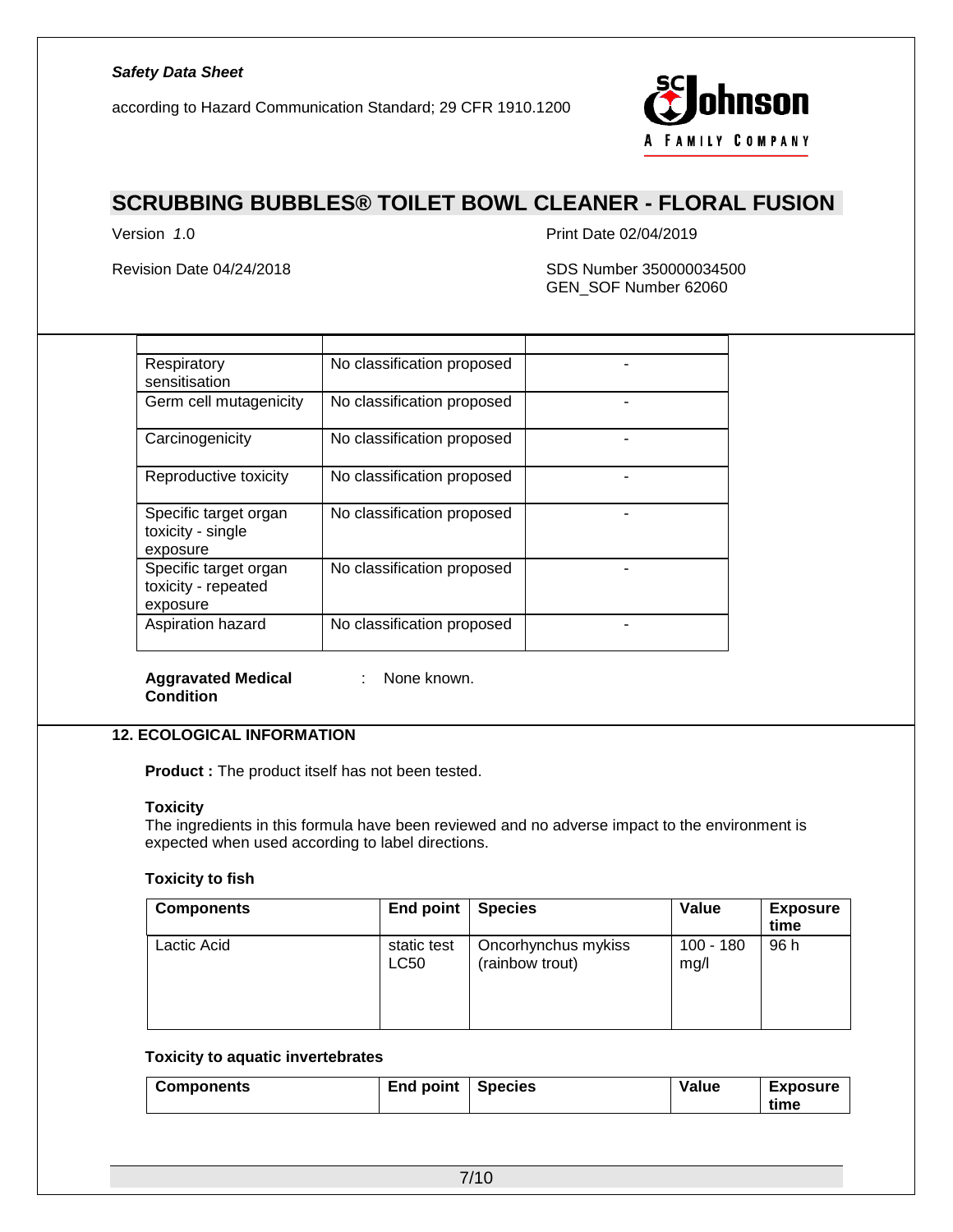according to Hazard Communication Standard; 29 CFR 1910.1200



# **SCRUBBING BUBBLES® TOILET BOWL CLEANER - FLORAL FUSION**

Version *1*.0 Print Date 02/04/2019

#### Revision Date 04/24/2018 SDS Number 350000034500 GEN\_SOF Number 62060

| Lactic Acid | static test<br>EC50 | Daphnia magna (Water<br>flea) | 130 mg/l | 48 h |  |
|-------------|---------------------|-------------------------------|----------|------|--|
|-------------|---------------------|-------------------------------|----------|------|--|

### **Toxicity to aquatic plants**

| <b>Components</b> | End point           | <b>Species</b>                                   | Value           | <b>Exposure</b><br>time |
|-------------------|---------------------|--------------------------------------------------|-----------------|-------------------------|
| Lactic Acid       | static test<br>EC50 | Pseudokirchneriella<br>subcapitata (green algae) | > 2.800<br>mg/l | 72 h                    |

#### **Persistence and degradability**

| Component   | <b>Biodegradation</b> | <b>Exposure</b><br>time | Summary |
|-------------|-----------------------|-------------------------|---------|
| Lactic Acid | 67 %                  | 20 <sub>d</sub>         |         |

#### **Bioaccumulative potential**

| <b>Component</b> | <b>Bioconcentration</b><br>factor (BCF) | <b>Partition Coefficient n-</b><br>Octanol/water (log) |
|------------------|-----------------------------------------|--------------------------------------------------------|
| Lactic Acid      | No data available                       | $-0.62$                                                |

#### **Mobility**

| <b>Component</b> | End point | <b>Value</b> |
|------------------|-----------|--------------|
| Lactic Acid      | log Koc   | < 1.32       |

#### **PBT and vPvB assessment**

| <b>Component</b> | <b>Results</b>                       |
|------------------|--------------------------------------|
| Lactic Acid      | Not fulfilling PBT and vPvB criteria |
|                  |                                      |

**Other adverse effects :** None known.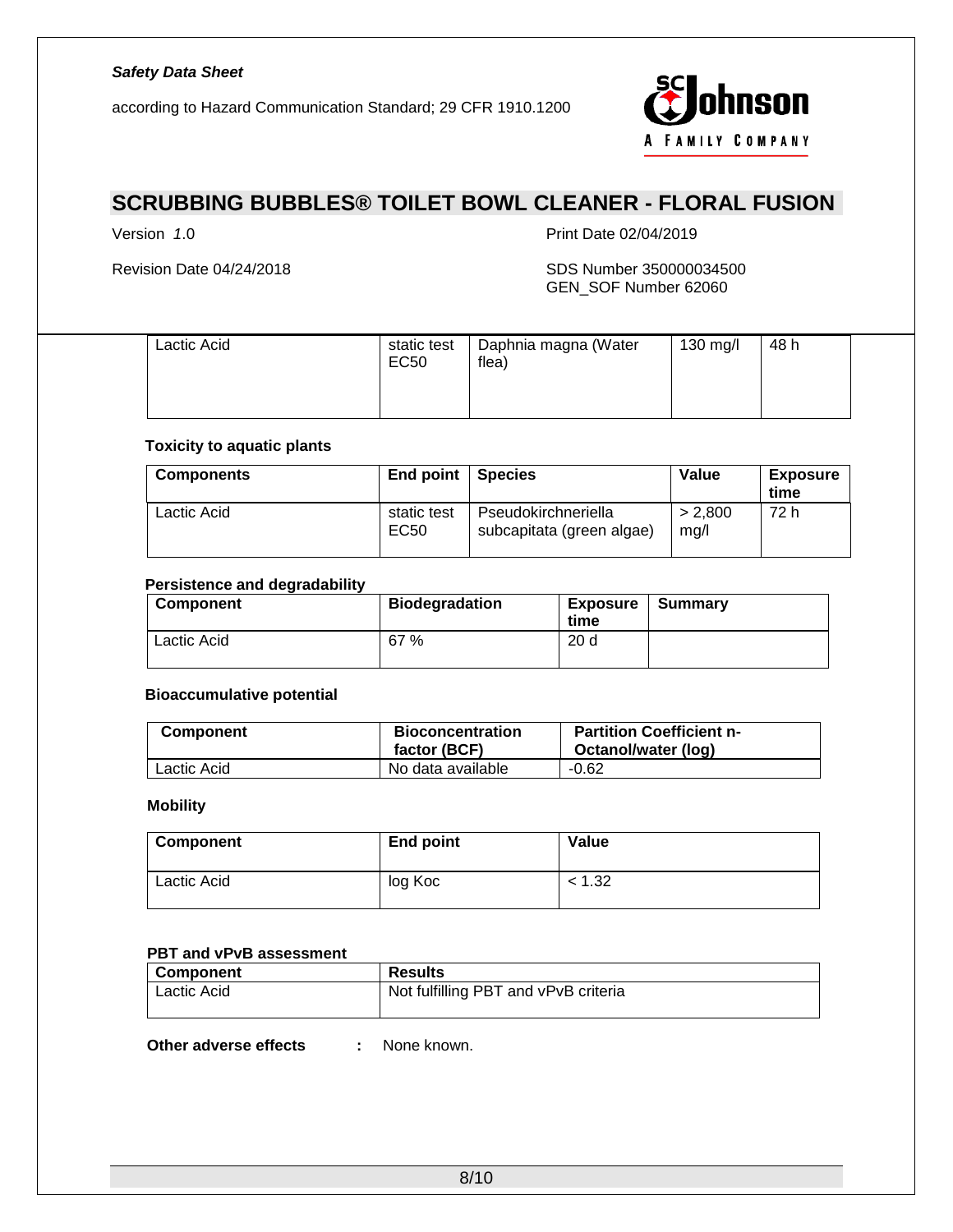according to Hazard Communication Standard; 29 CFR 1910.1200



### **SCRUBBING BUBBLES® TOILET BOWL CLEANER - FLORAL FUSION**

Version *1*.0 Print Date 02/04/2019

Revision Date 04/24/2018 **SDS Number 350000034500** SDS Number 350000034500 GEN\_SOF Number 62060

### **13. DISPOSAL CONSIDERATIONS**

Consumer may discard empty container in trash, or recycle where facilities exist.

#### **14. TRANSPORT INFORMATION**

Please refer to the Bill of Lading/receiving documents for up-to-date shipping information.

#### **Land transport**

Not classified as dangerous in the meaning of transport regulations.

#### **Sea transport**

Not classified as dangerous in the meaning of transport regulations.

#### **Air transport**

Not classified as dangerous in the meaning of transport regulations.

| <b>15. REGULATORY INFORMATION</b> |                                                                                                                                                             |
|-----------------------------------|-------------------------------------------------------------------------------------------------------------------------------------------------------------|
| <b>Notification status</b>        | All ingredients of this product are listed or are excluded from<br>listing on the U.S. Toxic Substances Control Act (TSCA)<br>Chemical Substance Inventory. |
| <b>Notification status</b>        | All ingredients of this product comply with the New Substances<br>Notification requirements under the Canadian Environmental<br>Protection Act (CEPA).      |
| California Prop. 65               | This product is not subject to the reporting requirements under<br>California's Proposition 65.                                                             |